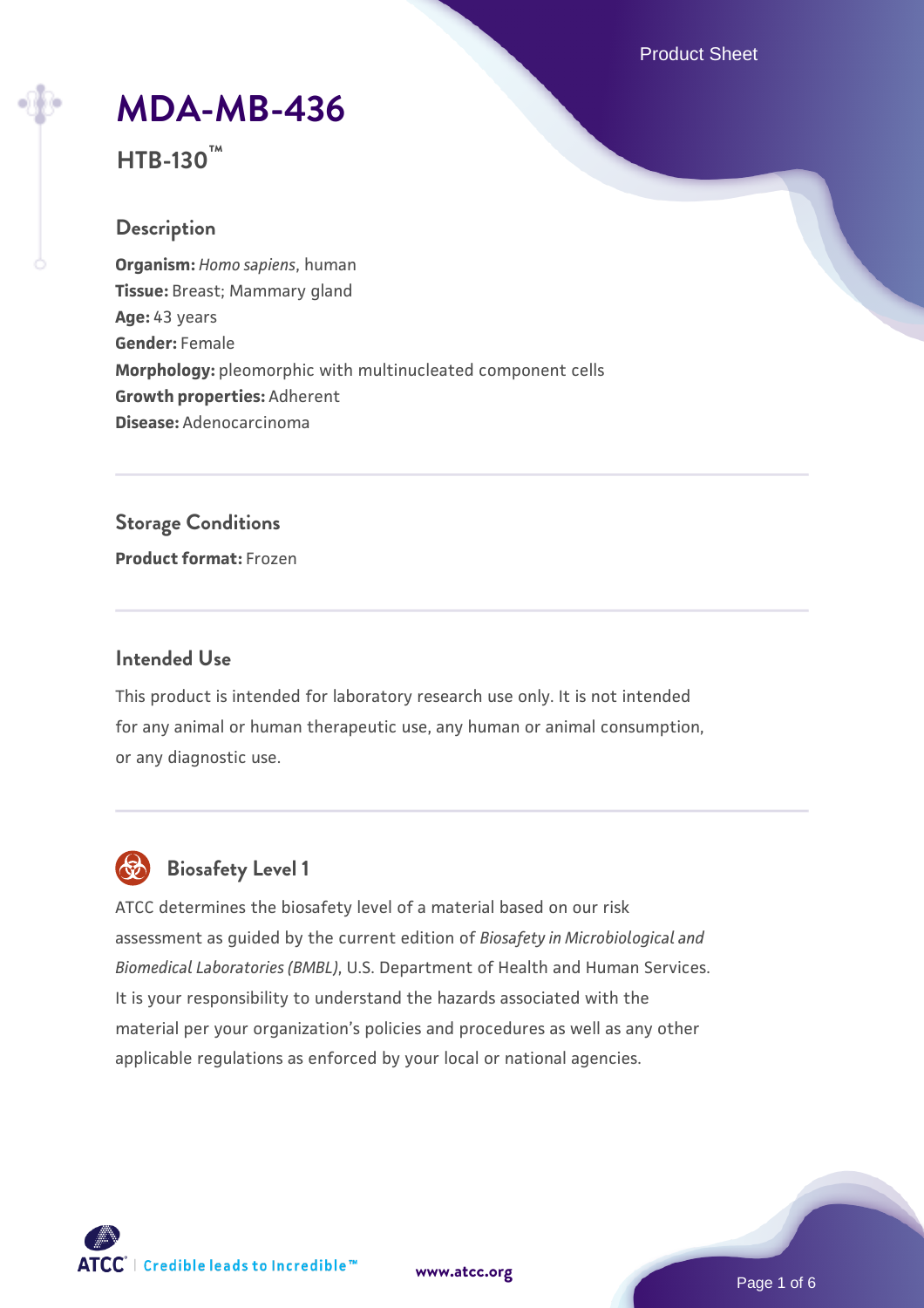ATCC highly recommends that appropriate personal protective equipment is always used when handling vials. For cultures that require storage in liquid nitrogen, it is important to note that some vials may leak when submersed in liquid nitrogen and will slowly fill with liquid nitrogen. Upon thawing, the conversion of the liquid nitrogen back to its gas phase may result in the vial exploding or blowing off its cap with dangerous force creating flying debris. Unless necessary, ATCC recommends that these cultures be stored in the vapor phase of liquid nitrogen rather than submersed in liquid nitrogen.

## **Certificate of Analysis**

For batch-specific test results, refer to the applicable certificate of analysis that can be found at www.atcc.org.

## **Growth Conditions**

**Temperature:** 37°C **Atmosphere:** 100% Air

## **Handling Procedures**

#### **Unpacking and storage instructions:**

- 1. Check all containers for leakage or breakage.
- 2. Remove the frozen cells from the dry ice packaging and immediately place the cells at a temperature below -130°C, preferably in liquid nitrogen vapor, until ready for use.

#### **Complete medium:**

Leibovitz's L-15 medium (ATCC 30-2008) with 10 µg/ml insulin (Gibco Cat#

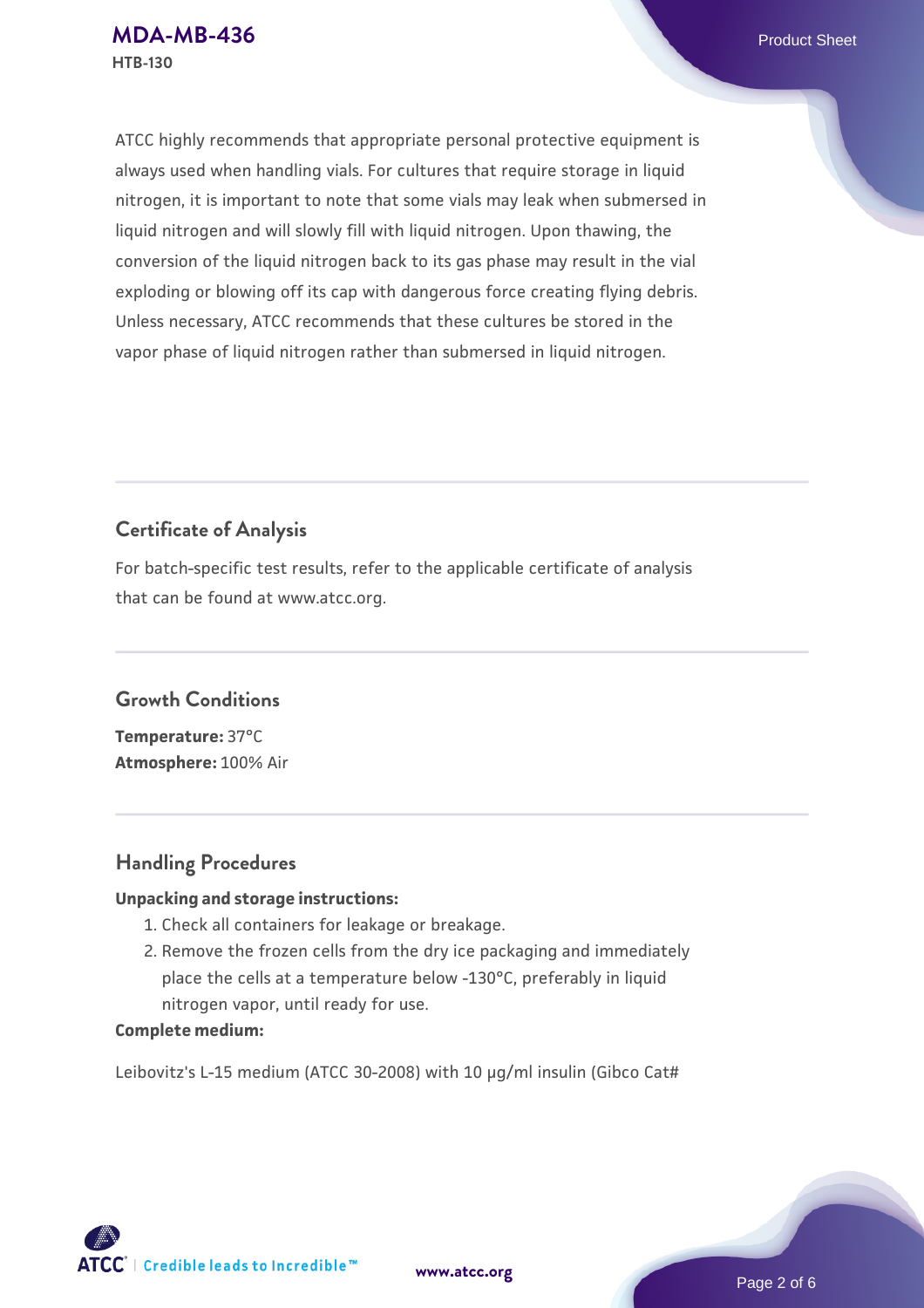12585-014), 16 µg/ml glutathione (Sigma Cat# G6013 or equivalent), 90%; fetal bovine serum, 10%.

(Note: The L-15 medium formulation was devised for use in a free gas exchange with atmospheric air. A CO<sub>2</sub> and air mixture is detrimental to cells when using this medium for cultivation)

#### **Handling Procedure:**

To insure the highest level of viability, thaw the vial and initiate the culture as soon as possible upon receipt. If upon arrival, continued storage of the frozen culture is necessary, it should be stored in liquid nitrogen vapor phase and not at -70°C. Storage at -70°C will result in loss of viability.

- 1. Thaw the vial by gentle agitation in a 37°C water bath. To reduce the possibility of contamination, keep the O-ring and cap out of the water. Thawing should be rapid (approximately 2 minutes).
- 2. Remove the vial from the water bath as soon as the contents are thawed, and decontaminate by dipping in or spraying with 70% ethanol. All of the operations from this point on should be carried out under strict aseptic conditions.
- 3. Transfer the vial contents to a centrifuge tube containing 9.0 mL complete culture medium and spin at approximately 125 x g for 5 to 7 minutes. Discard supernatant.
- 4. Resuspend the cell pellet with the recommended complete medium and dispense into a  $25 \text{ cm}^2$  culture flask. It is important to avoid excessive alkalinity of the medium during recovery of the cells.
- 5. Incubate the culture at 37°C in a suitable incubator in a free gas exchange with atmospheric air

#### **Subculturing procedure:**

Subcultures are prepared by scraping. Remove spent medium, add 3 to 5 ml of fresh medium, dislodge cells from the floor of the flask, aspirate and dispense into new flasks. Subculture every 6 to 8 days.

**Subcultivation Ratio:** A subcultivation ratio of 1:2 is recommended **Medium Renewal:** 2 to 3 times per week

**Reagents for cryopreservation:** Complete growth medium supplemented with 5% (v/v) DMSO (ATCC 4-X)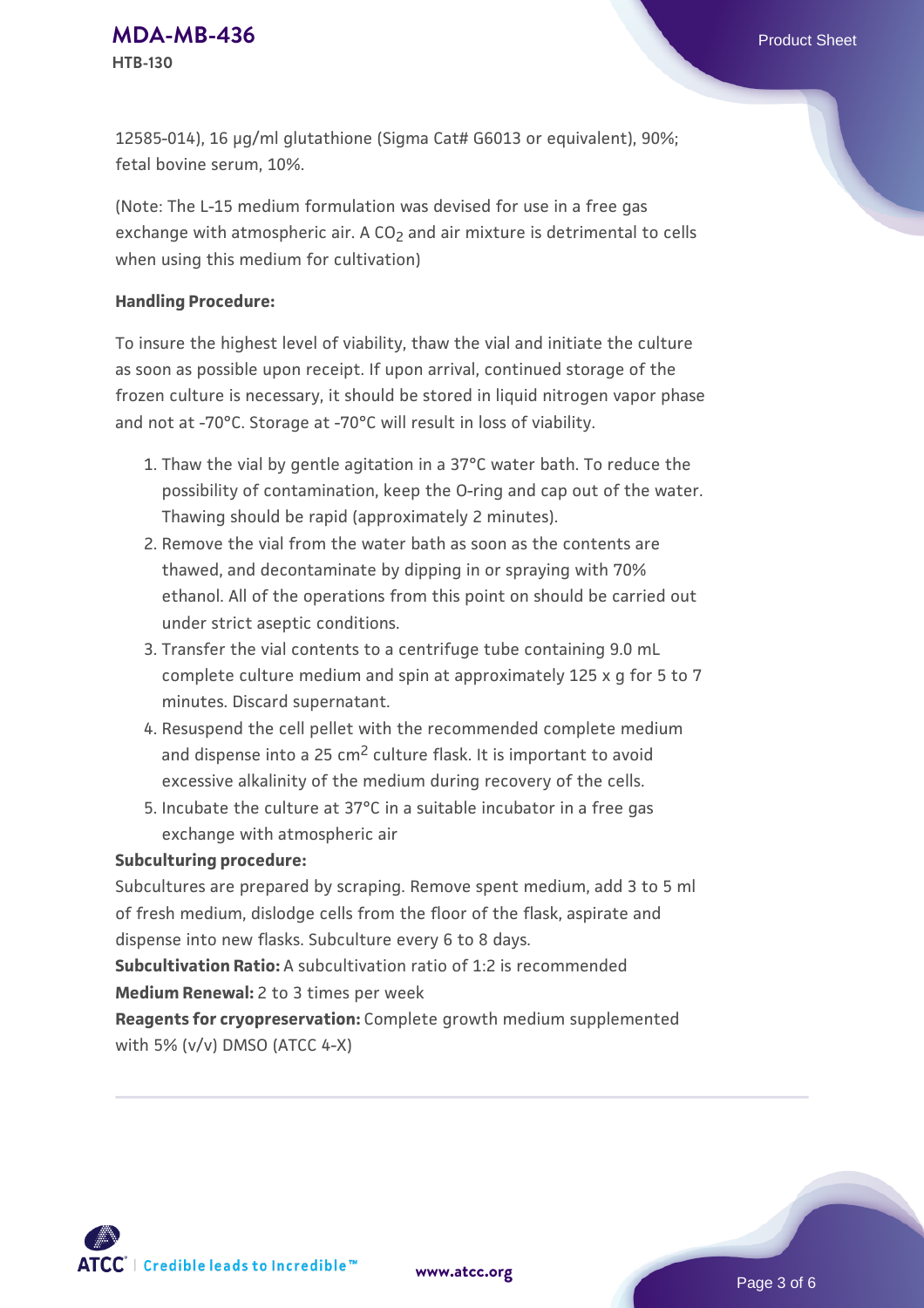## **[MDA-MB-436](https://www.atcc.org/products/htb-130)** Product Sheet

**HTB-130**

## **Material Citation**

If use of this material results in a scientific publication, please cite the material in the following manner: MDA-MB-436 (ATCC HTB-130)

## **References**

References and other information relating to this material are available at www.atcc.org.

## **Warranty**

The product is provided 'AS IS' and the viability of ATCC® products is warranted for 30 days from the date of shipment, provided that the customer has stored and handled the product according to the information included on the product information sheet, website, and Certificate of Analysis. For living cultures, ATCC lists the media formulation and reagents that have been found to be effective for the product. While other unspecified media and reagents may also produce satisfactory results, a change in the ATCC and/or depositor-recommended protocols may affect the recovery, growth, and/or function of the product. If an alternative medium formulation or reagent is used, the ATCC warranty for viability is no longer valid. Except as expressly set forth herein, no other warranties of any kind are provided, express or implied, including, but not limited to, any implied warranties of merchantability, fitness for a particular purpose, manufacture according to cGMP standards, typicality, safety, accuracy, and/or noninfringement.

## **Disclaimers**

This product is intended for laboratory research use only. It is not intended





Page 4 of 6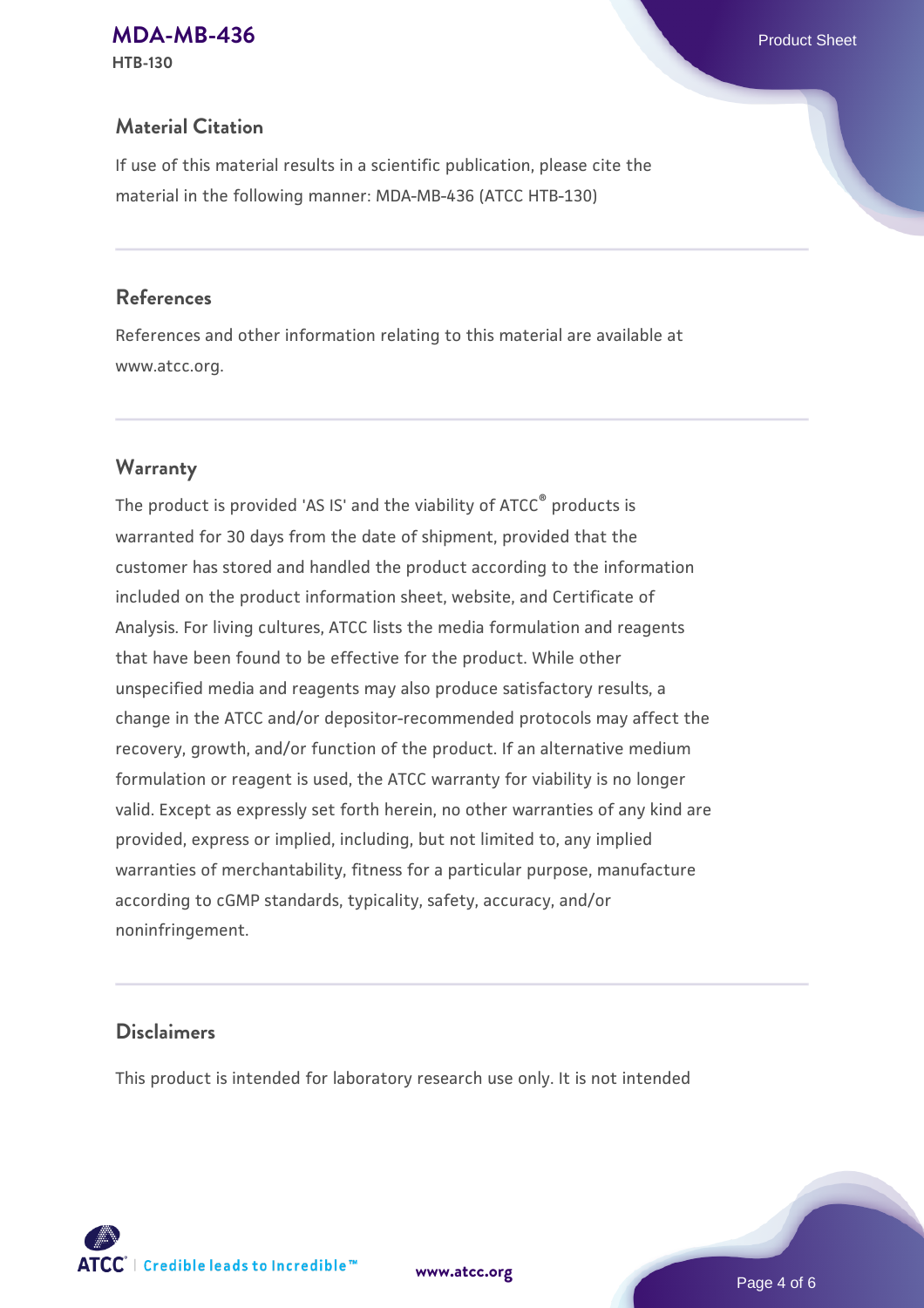for any animal or human therapeutic use, any human or animal consumption, or any diagnostic use. Any proposed commercial use is prohibited without a license from ATCC.

While ATCC uses reasonable efforts to include accurate and up-to-date information on this product sheet, ATCC makes no warranties or representations as to its accuracy. Citations from scientific literature and patents are provided for informational purposes only. ATCC does not warrant that such information has been confirmed to be accurate or complete and the customer bears the sole responsibility of confirming the accuracy and completeness of any such information.

This product is sent on the condition that the customer is responsible for and assumes all risk and responsibility in connection with the receipt, handling, storage, disposal, and use of the ATCC product including without limitation taking all appropriate safety and handling precautions to minimize health or environmental risk. As a condition of receiving the material, the customer agrees that any activity undertaken with the ATCC product and any progeny or modifications will be conducted in compliance with all applicable laws, regulations, and guidelines. This product is provided 'AS IS' with no representations or warranties whatsoever except as expressly set forth herein and in no event shall ATCC, its parents, subsidiaries, directors, officers, agents, employees, assigns, successors, and affiliates be liable for indirect, special, incidental, or consequential damages of any kind in connection with or arising out of the customer's use of the product. While reasonable effort is made to ensure authenticity and reliability of materials on deposit, ATCC is not liable for damages arising from the misidentification or misrepresentation of such materials.

Please see the material transfer agreement (MTA) for further details regarding the use of this product. The MTA is available at www.atcc.org.

## **Copyright and Trademark Information**

© ATCC 2021. All rights reserved. ATCC is a registered trademark of the American Type Culture Collection.